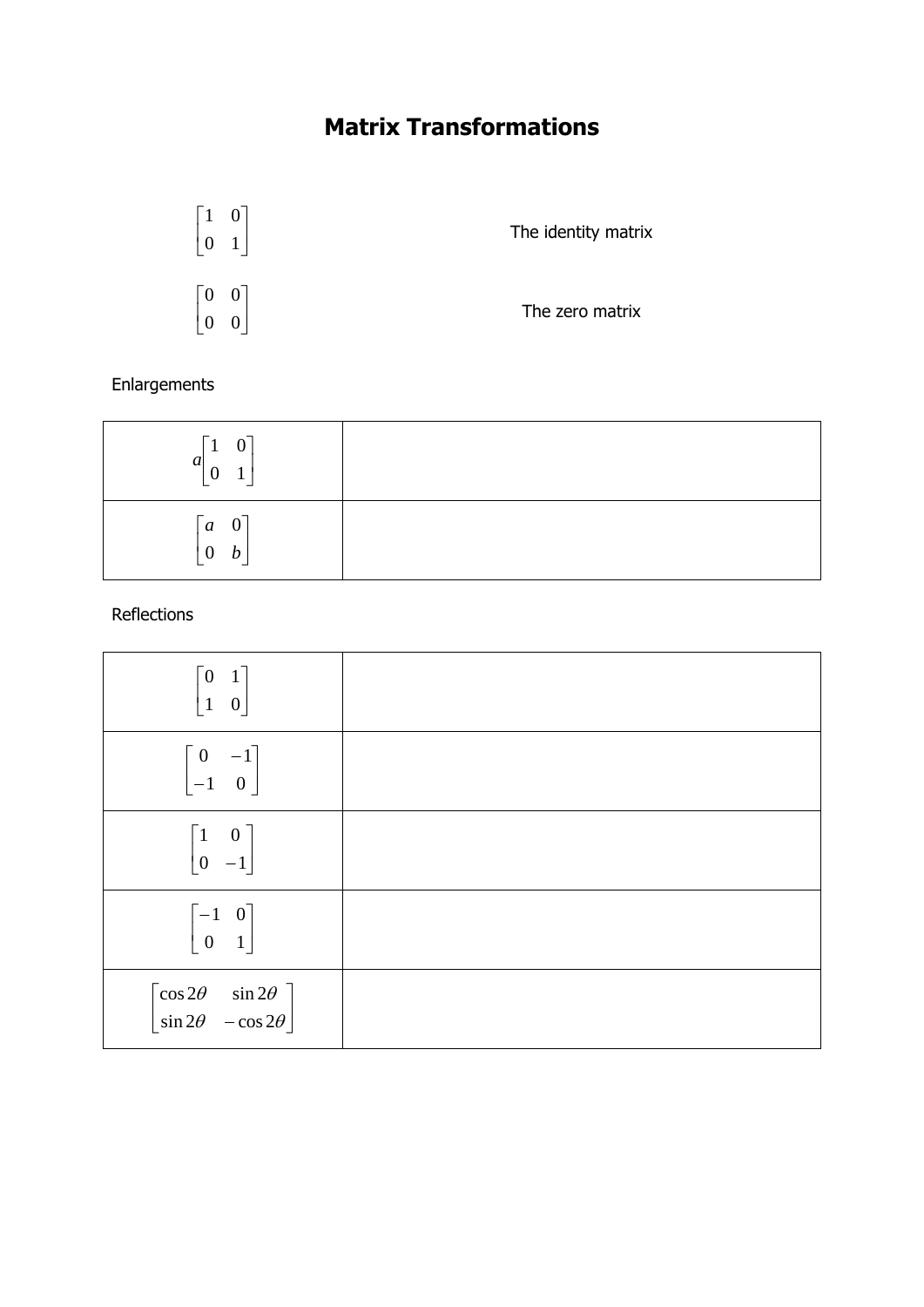#### Rotations

| $\begin{bmatrix} -1 & 0 \\ 0 & -1 \end{bmatrix}$                                        |  |
|-----------------------------------------------------------------------------------------|--|
| $\begin{bmatrix} 0 & -1 \\ 1 & 0 \end{bmatrix}$                                         |  |
| $\begin{bmatrix} 0 & 1 \\ -1 & 0 \end{bmatrix}$                                         |  |
| $\begin{bmatrix} \cos \theta & -\sin \theta \\ \sin \theta & \cos \theta \end{bmatrix}$ |  |
| $\begin{bmatrix} \cos \theta & \sin \theta \\ -\sin \theta & \cos \theta \end{bmatrix}$ |  |

#### Shears

| $\begin{bmatrix} 1 & a \end{bmatrix}$<br>$\mathbf{0}$<br>$\boxed{1}$         |  |
|------------------------------------------------------------------------------|--|
| $0^{\overline{}}$<br>$\mathsf{r}_1$<br>$\begin{bmatrix} a & 1 \end{bmatrix}$ |  |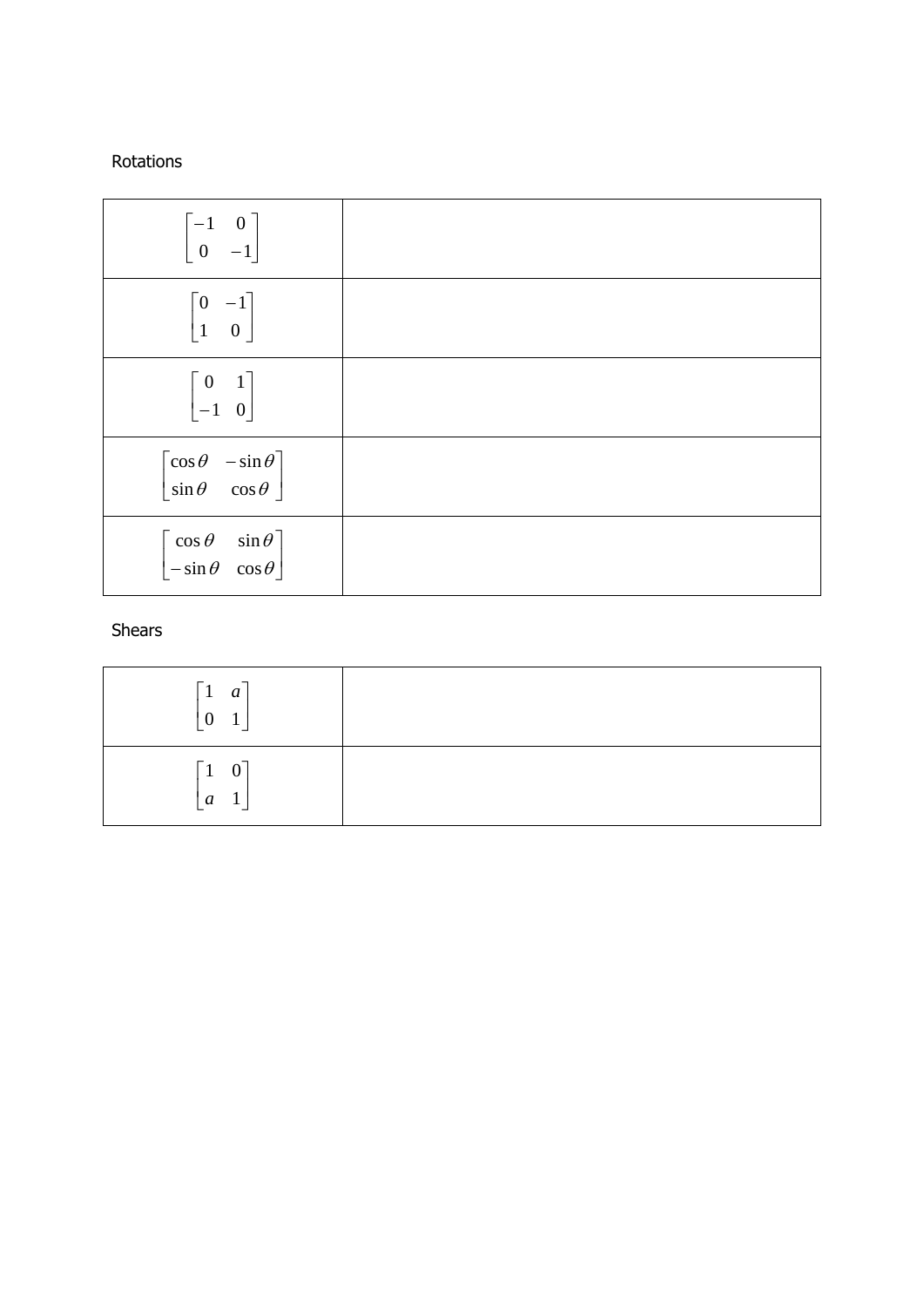# **Matrix Transformations**

| $\lceil 1 \rceil$<br>$\vert 0 \vert$               | $\vert 1 \vert$  | The identity matrix |
|----------------------------------------------------|------------------|---------------------|
| $\begin{bmatrix} 0 & 0 \end{bmatrix}$<br>$\vert 0$ | $\boldsymbol{0}$ | The zero matrix     |

Enlargements

| $a \begin{bmatrix} 1 & 0 \\ 0 & 1 \end{bmatrix}$ | Enlargement scale factor A (both horizontal & vertical)                 |
|--------------------------------------------------|-------------------------------------------------------------------------|
| $\begin{bmatrix} a & 0 \\ 0 & b \end{bmatrix}$   | Enlargement, horizontally scale factor a, vertically scale<br>factor b. |

Reflections

 $\mathsf{I}$ L  $\mathbf{r}$ 

| $\begin{bmatrix} 0 & 1 \\ 1 & 0 \end{bmatrix}$                                              | Reflection in line $y = x$ .             |
|---------------------------------------------------------------------------------------------|------------------------------------------|
| $\begin{vmatrix} 0 & -1 \\ -1 & 0 \end{vmatrix}$                                            | Reflection in line $y = -x$ .            |
| $\begin{vmatrix} 1 & 0 \\ 0 & -1 \end{vmatrix}$                                             | Reflection in x axis (line $y = 0$ )     |
| $\begin{vmatrix} -1 & 0 \\ 0 & 1 \end{vmatrix}$                                             | Reflection in y axis (line $x = 0$ )     |
| $\begin{bmatrix} \cos 2\theta & \sin 2\theta \\ \sin 2\theta & -\cos 2\theta \end{bmatrix}$ | Reflection in line $y = \tan \theta x$ . |